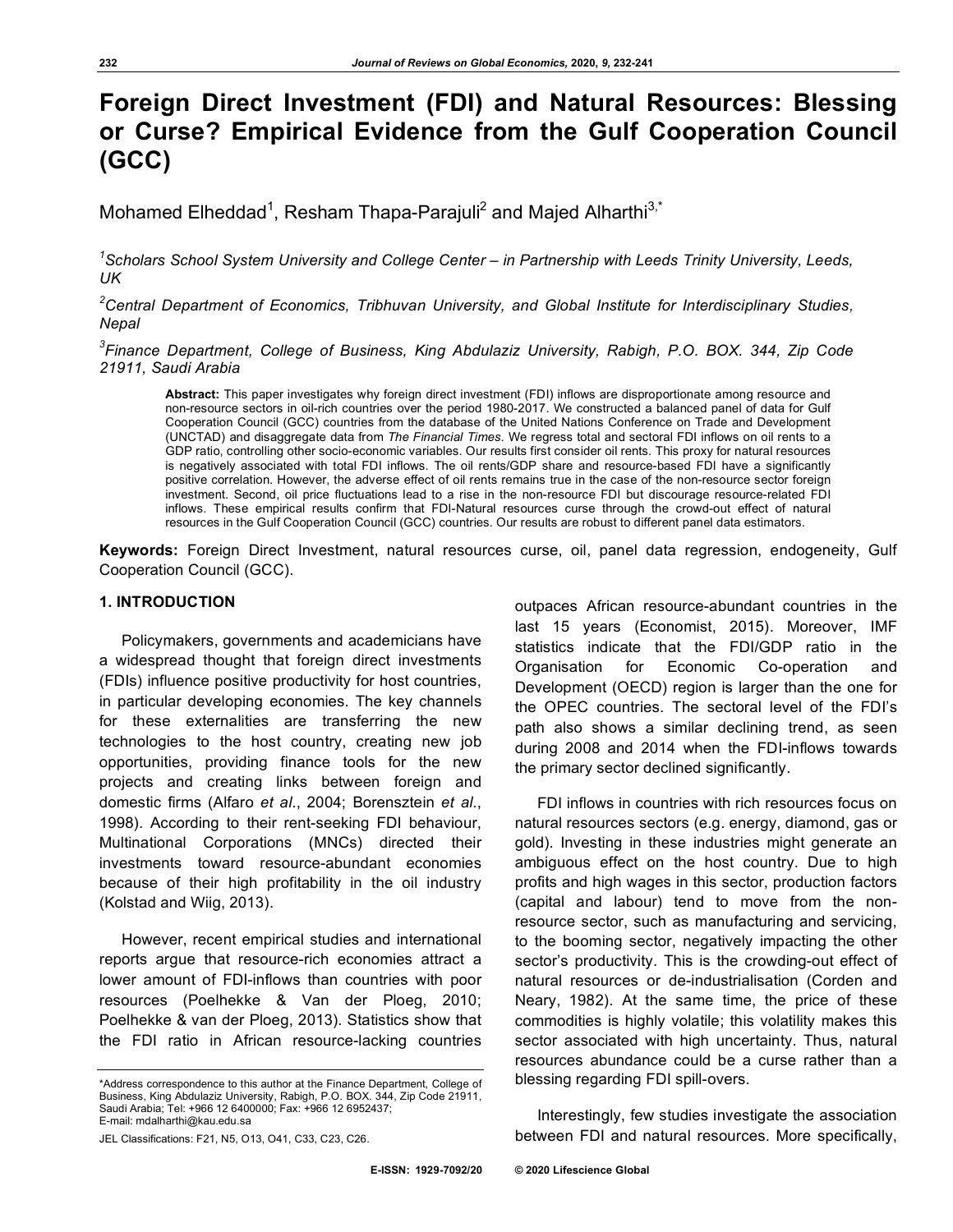sectoral FDI determinants are rarely studied. This paper aims to identify the impacts of oil rent as a proxy for natural resources over FDI-inflows to resource and non-resource sector. Also, this paper investigates the relationship between oil price fluctuations and foreign investors in both the oil and non-oil sectors.

Gulf Cooperation Council (GCC) region is an interesting case study because it receives over 50 percent of FDI inflows in the Middle East. Regarding FDI composition, Saudi Arabia—the largest GCC economy and the second-largest oil producer in the world—has over 70 percent of FDI inflows directed to the oil sector. The Qatari oil sector attracts about 65 percent of total FDI inflows. Although attracting FDI inflows to all the sectors is important to satisfy the growing world's demand for oil products, the FDI on oilrich economies to the non-oil sector is also important for economic diversification. Thus, this study attempts to study the impacts of natural resources on the volume and distribution of FDI. In particular, this paper identifies the existence of an *'*FDI-natural resources curse' (Asiedu, 2013).

A brief examination of available data regarding GCC countries points out a significant negative correlation (-0.35) between total FDI and oil rents during 1980– 2017. Figure **1** shows the scattered plots between FDI inflows and abundant natural resources measured by oil rents. An increase in oil rents discourages foreign firms in the GCC. This puzzling relationship motivated us to investigate the sources of this negativity. Therefore, this paper answers two main questions: in

re-examining Asiedu's (2013) question regarding natural resources crowding-out FDI and is there an FDI-natural resource curse? If yes, what is the mechanism? And what is the relationship between oil price fluctuations and both aggregate FDI and disaggregate FDI?

This study contributes to the ongoing literature in several aspects. It first relates to natural resources curse studies by providing a new mechanism on how FDI could be an additional channel of the natural resources curse. MNCs focused their investments mainly on the oil sector, which leads to transferring factors of production from the sector that does not include resources (manufacturing and servicing) to the profitable sector (oil). As a result, this process causes a reduction of FDI-inflows to the non-resource sectors and creates the crowding-out effect. Secondly, this study also offers a great understanding of FDI determinants, including natural resources as a factor.

The main findings of this empirical study are as follows: first, aggregate FDI data show that natural resources measured as an oil/rents ratio have negative effects on FDI inflow to GCC countries. Second, when focusing on the mechanism of this negativity, disaggregate data of FDI inflows illustrate that natural resources attracted more FDI to resource sectors and deterred FDI to non-resource industries, which causes the crowding-out effect. Third, the volatility of oil prices affects resource-FDI significantly and negatively.

The rest of the paper is structured as follows, section2 reviews the literature that related to the FDI-



**Figure 1:** Total FDI-natural resource rents correlation.

Source: Authors' work based on World Bank Indicators dataset, World Bank.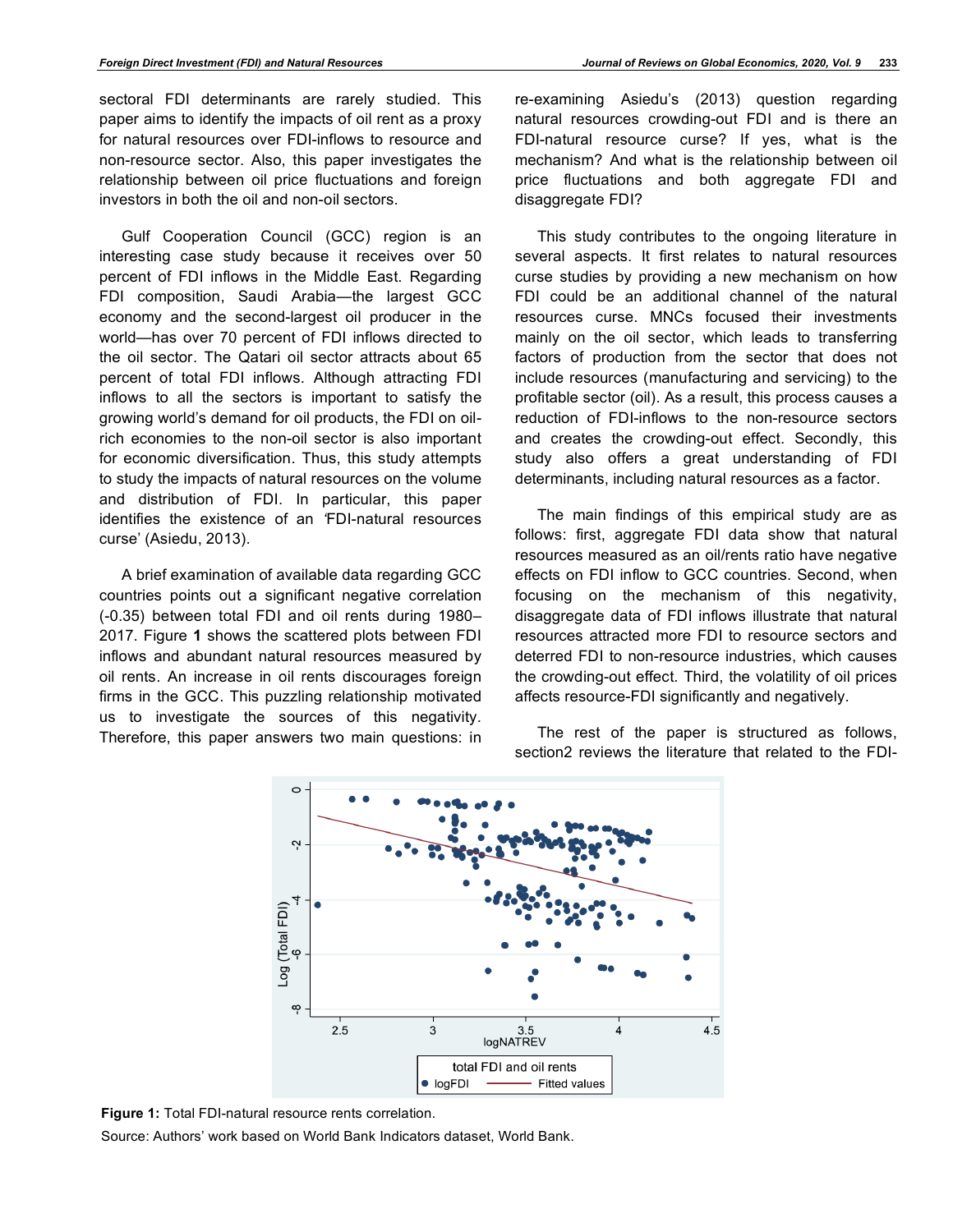natural resource relationship. Section 3 presents the methodology and data sources. Empirical results are presented in section 4. Finally, section five summarises the main findings and conclusions with some plausible policy implications.

# **2. LITERATURE REVIEW**

Dunning (1998) focused on the motivations of MCNs. A flood of papers emerged that examine and analyse the possible factors which attract or deter foreign investors. Most of these studies focused their attention mainly on determinants of aggregate FDI inflows such as Asiedu (2002, 2006), Dunning (2001), Froot and Stein (1989), Lipsey and Weiss (1981), Wheeler and Mody (1992) and many more. Unfortunately, sectoral determinants of FDI is insufficiently investigated. In particular, the association between natural resource abundance and foreign firms' decisions of investment have not been extensively examined.

The influence of natural resource abundance on FDI inflows is far from conclusive. This relationship follows two paths. The first school believes that natural resource is a key factor for attracting FDI inflows. Some studies such as Asiedu (2002, 2006), Bokpin *et al*. (2015), Mohamed and Sidiropoulos (2010) found that natural resources boost the outward FDI to host countries. These studies claim that investments in such extractive industries create very high profits, especially in resource-rich developing economies with low-quality institutions and low environmental regulations. Thus, MNCs direct their investments to these economies.

However, the second school of thoughts argue that natural resources could deter FDI such as Poelhekke and van der Ploeg (2013) and Elheddad (2018). This argument supported the natural resources curses hypothesis. When FDI concentrated on one booming sector (oil) lead to other production factors, especially capital (foreign and domestic) and labour to move them to the oil sector. This process creates a negative effect on the industrial and service sectors (productive sectors). The third category of papers investigated the indirect effects of a natural resource on FDI (Hayat, 2018).

Asiedu (2006) examined the influence of natural resource availability on total FDI inflows. This study concentrated on Sub-Saharan African countries from 1984–2002. The main results show that natural resources support FDI inflows significantly and positively. Similarly, Bokpin *et al*. (2015) utilised oil rents, mineral rents and forest rents of 49 African countries and arrived in the same relationship.

In the case of the Middle East and North African (MENA) countries, Mohamed and Sidiropoulos (2010) found that natural resources are the key elements for investing MNCs.

According to the literature, the study of Poelhekke and van der Ploeg (2013) adopted the curse of FDInatural resources. The main finding of this study proposes that the oil rent attracts more FDI outflow to the oil sector but discourages FDI in the non-oil sector. This current paper benefits from firm-level data on outward FDI from Dutch companies to 183 developing economies.

Asiedu (2013) confirmed the adverse relationship between natural resources abundance represented by oil rents and oil exports on inward FDI, utilising the data from 120 developing countries. Asiedu (2013) said that this negative association was because of the persistence level of fluctuation in oil prices. Such instability in oil price creates a high level of risks and might have low FDI. This leads us to review some papers about the impact of oil price volatility and FDI inflows.

A recent empirical study on 35 economies finds that countries that depend mainly on commodities with high price fluctuations experience more volatility in trade, have less economic growth and attract low foreign direct investments compared with countries that specialise in stable price goods (Blattman *et al*., 2007). Also, less diversified countries, particularly countries with rich resources, lag concerning economic development.

Based on the above arguments, this study puts forward a hypothesis that some oil-rich economies such the GCC counties abundance with oil attracts more foreign investments to the oil sector, but deters the non-oil FDI (manufacturing and service sector).

Therefore, a high dependency on the oil sector increases high risk in the host economy. This risk is reflected by the volatility of oil prices. Particularly, oil-FDI inflows to the host country go out because of any fluctuation in the oil price. The pioneering work by Henry (1974) and Bernanke (1983) investigated the association between oil price uncertainty and the behaviour of investments. Both studies conclude that a high level of volatility in oil prices leads to a low level of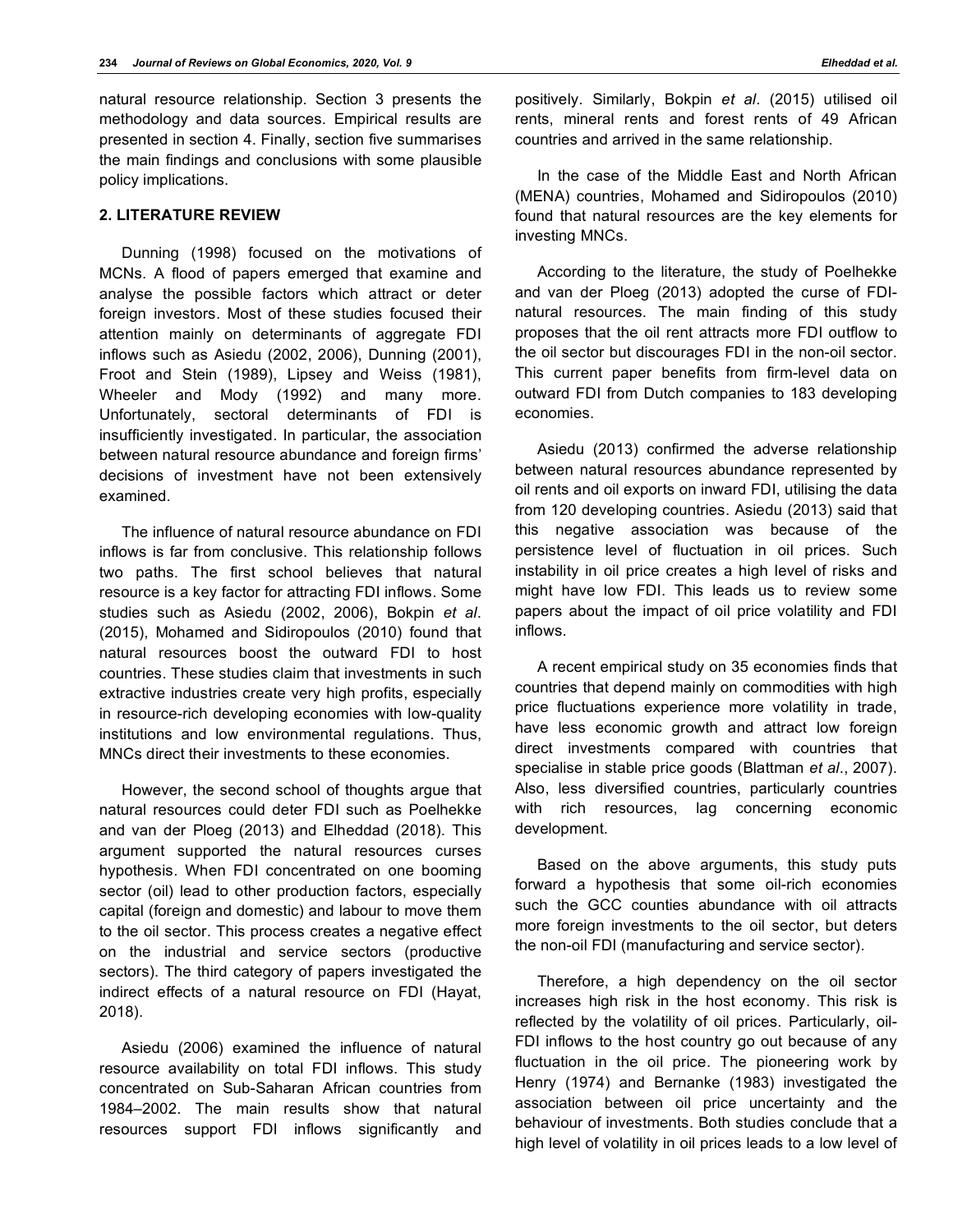investments. Hamilton (2003) arrived at the same relationship, which the inverse relationship between oil uncertainty and investments. In his study, he argues that high fluctuations decrease the consumer's expenditure on durable goods, such as transportation and housing, which negatively impacts the firm's investments.

The most closely-related work to the present study is Van der Ploeg (2009), who first introduced volatility as a main indicator for the resource curse. They found in this study that GDP per capita volatility hurts economic growth. Blattman *et al*. (2007) found that the correlation between oil price volatility and FDI is significant and inverse. A high level of oil price volatility leads to low resource-related FDI. This study tests whether a high level of oil price volatility leads to low resource-FDI inflows. Hence, this stud hypothesizes that higher oil price volatility leads to low resource-FDI.

# **3. DATA, METHODOLOGY AND MODEL SPECIFICATIONS**

The variables examined in this study are selected based on the FDI theories and previous papers on FDI determinants. This study benefits from panel data on FDI determinants for six GCC countries that consider being oil exporters. These countries are the Kingdom of Bahrain, Kuwait, Oman Sultanate, Qatar State, the Kingdom of Saudi Arabia and the United Arabs Emirates. This paper utilises two different data sets on FDI inflows. The first is the United Nations Conference on Trade and Development (UNCTAD) data set covering the period of 1980–2017 for total FDI inflows in GCC. The UNCTAD defined the stock of FDI (both inward and outward). "For associate and subsidiary enterprises, it is the value of the share of their capital and reserves (including retained profits) attributable to the parent enterprise (this is equal to total assets minus total liabilities), plus the net indebtedness of the associate or subsidiary to the parent firm. For branches, it is the value of fixed assets and the value of current assets and investments, excluding amounts due from the parent, fewer liabilities to third parties" UNCTAD, 2018,). This variable and factor were collected from UNCTAD database.

Second, the greenfield FDI was extracted from fDi Markets, which is related to fDi Intelligence that is a part of *The Financial Times Group*. Besides, fDi Markets is a considered being one of the most important data sources for UNCTAD, Economist Intelligence Unit and World Bank. FDi Markets verify and tracing for an individual's greenfield investments project (cross-borders) from 2003. This database provides the investments value and the number of job creations. One of the most important advantages for this data is that it has lower effects through measurement problems (Canton and Solera, 2016).

However, the data extracted from *The Financial Times* consist of about 35 sectors. This study concentrated on two important sectors: resource (e.g. energy, oil and gold) and non-resource (i.e. manufacturing). This study contains the FDI inflow as resources of coal, oil, natural gas, minerals and metals, whereas the non-resource sector is represented in a production of goods (secondary sector) and services (tertiary sector).

|  |  |  | Table 1: List of Variables, Symbols, and their Measurement |
|--|--|--|------------------------------------------------------------|
|--|--|--|------------------------------------------------------------|

| Name and measurement              | Mean    | $SD*$ |
|-----------------------------------|---------|-------|
| Log (Total FDI)                   | $-2.76$ | 1.63  |
| Log (Resource FDI)                | 2.77    | 1.19  |
| Loga (Non-resource FDI)           | 3.20    | 0.57  |
| Log (Oil Rents)                   | 3.65    | 0.35  |
| Inflation Rate                    | 3.81    | 3.65  |
| Loga (Labour Force)               | 7.40    | 1.00  |
| Log (Trade Openness)              | 1.02    | 1.08  |
| Log (GDP Per Capita)              | 10.09   | 0.53  |
| Political Instability Index (PI)  | 2.00    | 0.55  |
| Corruption Perception Index (CPI) | 3.55    | 0.41  |
| Oil Price fluctuation (SD)        | 8.66    | 1.78  |

# Standard Deviation.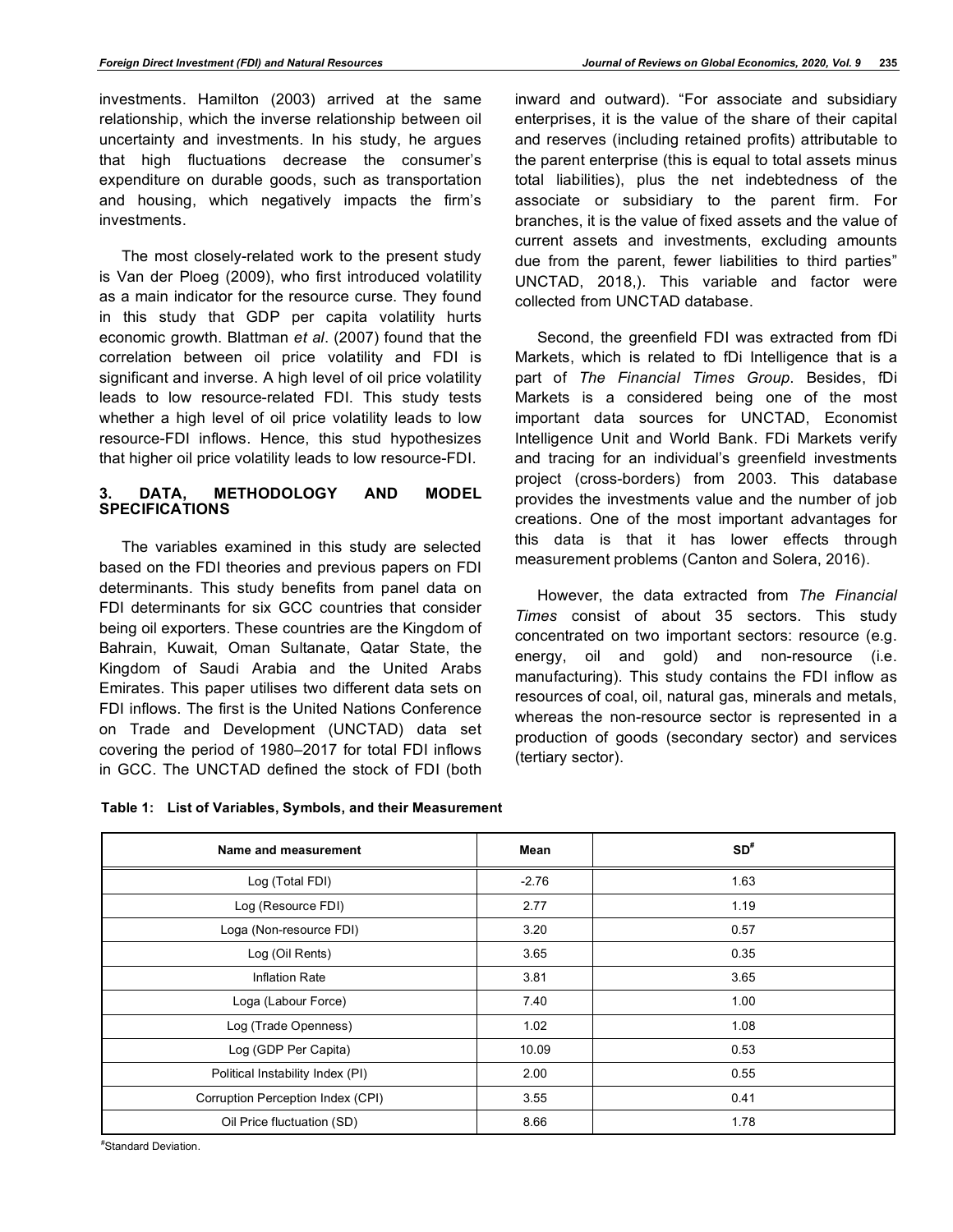Another key variable is the natural resources proxy. This paper uses an oil rents variable, which is used to share gross domestic production for natural resource variables. This choice is based on its exogeneity, thus this variable help to mitigate the problem of endogeneity. Oil rents are collected from World Economic Indicators (WDI). Table **1** gives information about some descriptive statistics for all used variables.

For further robustness, we control institutional, political and macroeconomics factors. The variables of corrupted perception and political instability were collected from the ICRG dataset. While the inflation rate represents the stability of the economy, GDP per capita shows the size of the economy and trade openness, indicating the status of international trade. All the mentioned variables were collected from World Economic Indicators WDI.

Checking the panel unit root tests have received significant attention for the long panel data analysis (when time (T) greater than several panels (N)). Therefore, it is important to test for stationarity of variables which is used in this study. Performing the stationarity test could help us to avoid the problem of incorrectly specifying the model and spurious regressions. This study applies the Hadri (2000) unit root test. Unlike the other panel unit root test such as the Levin–Lin–Chu test and the Im–Pesaran–Shin test, the Hardi test argues that the null hypothesis is that no unit root.

Panel unit root test is presented in Table **2**. This table shows that the null hypothesis is accepted at the 5 percent level of significance for all series at the level, but it is rejected at the first difference. This confirms that all series are stationary at the first difference.

Since all variables are integrated in the same order I(1), the next step is to test for a long-run relationship. This paper performs two main co-integration tests: Kao and Pedroni. Table **3** summarises the results of these tests. Kao residual test shows that the null hypothesis "no co-integration" is rejected at a 5 percent level of significance. Similarly, Pedroni test confirms the longrun correlation amongst these variables. Therefore, this relationship must be estimated to check the impacts of determinants on FDI inflows.

The general model for the testing association between FDI inflows and their determinants could be specified, as in the Poelkke and van der Ploeg (2010, 2013) regression that explains a model as an econometric for total FDI, FDI resources and FDI nonresources:

 $Log(FDItotal_{i,t}) = \alpha_0 + \alpha_1 \log(Nat_{i,t}) + \alpha_4 X_{i,t} + \varepsilon_{1i,t}$  (1)

$$
Log(FDIR_{i,t}) = \alpha_0 + \alpha_1 \log(Nat_{i,t}) + \alpha_4 X_{i,t} + \varepsilon_{2i,t}
$$
 (2)

$$
Log(FDIN_{i,t}) = \beta_0 + \beta_1 \log(Nat_{i,t}) + \beta_4 X_{i,t} + \varepsilon_{3i,t}
$$
 (3)

Where:  $FDItotal_{it}$ ,  $FDIR_{it}$  and  $FDIN_{it}$  are total FDI inflows, resource-related FDI inflows and non-resource FDI inflows, respectively, i represent the host country and t indicates time.

 $Nat<sub>it</sub>$  denotes the rents of natural resources.  $X<sub>it</sub>$ represents the indicator of control variables (GDP per capita/PPP, institutional quality, trade openness and inflation rate), and  $\varepsilon_{i,t}$  are error terms.

# **4. EMPIRICAL EVIDENCE**

This section starts investigating the FDI determinants from the aggregate level's analysis from

| Variable                          | Level<br><b>First difference</b><br>(P-Value)<br>(P-Value) |                   |
|-----------------------------------|------------------------------------------------------------|-------------------|
| Resource FDI                      | 1.6457(0.049)                                              | $-0.9256(0.8227)$ |
| Non-Resource FDI                  | 2.0028(0.022)                                              | $-1.4423(0.9254)$ |
| Oil Rents                         | 3.91(0.000)                                                | $-0.7855(0.7855)$ |
| Inflation rate                    | 2.2903(0.0110)                                             | $-0.8622(0.8057)$ |
| Political Instability             | 9.5526(0.000)                                              | $-0.1546(0.5615)$ |
| Corruption Perception Index (CPI) | 10.1337(0.000)                                             | 2.266(0.117)      |
| GDP per capita                    | 12.321(0.0000)                                             | 1.323(0.0928)     |
| Labour Force                      | 13.57(0.0000)                                              | 6.18(0.1000)      |
| <b>Trade Openness</b>             | 11.50(0.0000)                                              | $-0.215(0.8216)$  |

**Table 2: Panel Stationarity Test (Hardi Test)**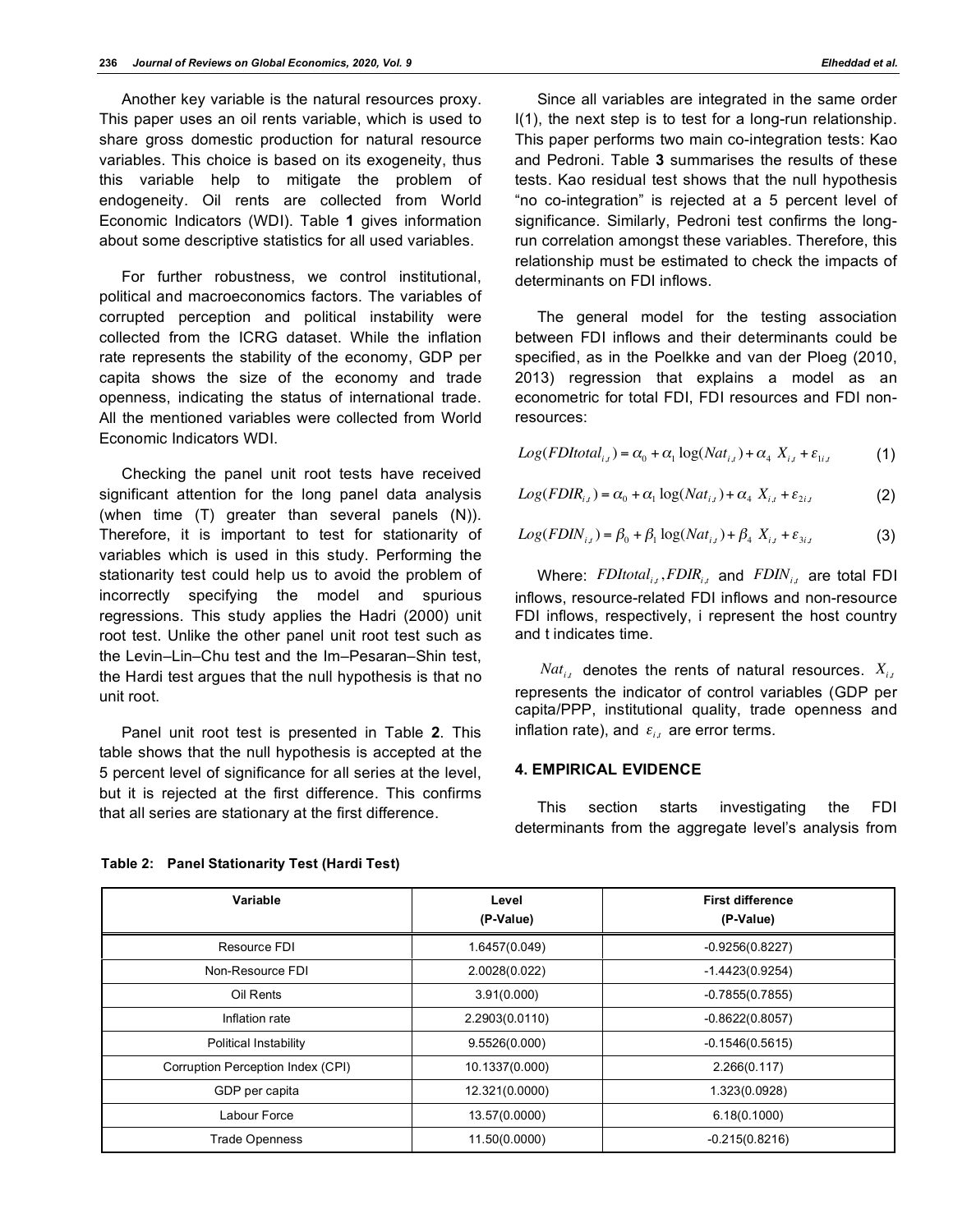| Kao test FDIR= f (Oil rents, X variables)     | <b>Statistic</b> | p-value |
|-----------------------------------------------|------------------|---------|
| Modified Dickey-Fuller t                      | 0.4517           | 0.3257  |
| Dickey-Fuller t                               | $-2.1243$        | 0.0168  |
| Augmented Dickey-Fuller t                     | $-0.9556$        | 0.1696  |
| Unadjusted modified Dickey-Fuller t           | $-5.2005$        | 0.0000  |
| Unadjusted Dickey-Fuller t                    | $-5.9923$        | 0.0000  |
| Kao test FDINR= f (Oil rents, X variables)    | <b>Statistic</b> | p-value |
| Modified Dickey-Fuller t                      | $-1.1645$        | 0.1221  |
| Dickey-Fuller t                               | $-3.9919$        | 0.0000  |
| Augmented Dickey-Fuller t                     | $-0.7647$        | 0.2222  |
| Unadjusted modified Dickey-Fuller t           | $-4.3916$        | 0.0000  |
| Unadjusted Dickey-Fuller t                    | $-5.5213$        | 0.0000  |
| Pedroni test FDIR= f (Oil rents, X variables) | <b>Statistic</b> | p-value |
| Modified Phillips-Perron t                    | 4.3744           | 0.0000  |
| Phillips-Perron t                             | $-15.1045$       | 0.0000  |
| Augmented Dickey-Fuller t                     | $-8.4526$        | 0.0000  |
| Pedroni test FDIR= f (Oil rents, X variables) | <b>Statistic</b> | p-value |
| Modified Phillips-Perron                      | 4.8821           | 0.0000  |
| Phillips-Perron t                             | $-7.7118$        | 0.0000  |
| Augmented Dickey-Fuller                       | $-5.2905$        | 0.0000  |

#### **Table 3: Panel Co-Integration Test**

1980–2017. Then it examines the sectoral determinants of FDI (2003–2017) and analyses the possible effects of oil price fluctuations on the foreign firm's decision by sectors resource and non-resource.

To start with, the ordinary least squares (OLS) estimations, following fixed effects instrumental variable(hereafter IV-FE) regressions to study the impacts of natural resource abundance on FDI inflows in GCC countries. Table **4** indicates that natural resource rents determine the FDI inflows in GCC economies. However, the results in column 1 show that an increase in oil rent ratio by 10% causes about a 10% decrease in FDI inwards. Further, these negative effects of natural resources become smaller when we control the issue of endogeneity by performing IV-FE estimator. The oil rents coefficient in Table **4**-column 2 reports that FDI inflows fall by 8.8% if oil revenues increase by 10%. These results are consistent with few previous studies by Asiedu (2013), who suggested that a higher share of oil rents in GDP denotes a very low trade diversification that increases the host country's vulnerability to external shocks such as oil volatility shocks. All these elements cause macroeconomic uncertainty and consequently decrease FDI. Also, they

claim that the phenomena of Dutch disease could be one more factor that explains this negative relationship.

Turning to other determinants, the estimations demonstrate that trade openness affects FDI inflows significantly and positively in GCC countries. Trade openness is anticipated to develop a business-friendly economic environment and rise investment, thus leading to extra FDI inflows. These results are in line with studies by Mina (2007), Asiedu (2002), Liu *et al*. (2001) and Boateng *et al*. (2015). The findings regarding the labour force indicate that foreign firms motivated positively by the labour force in GCC economies. The higher the economically active workforce obtains in the host economies, the higher the likelihood of inward FDI in the GCC countries. It is fairly expected that the workforce movement is not as straightforward as a capital movement.

Interestingly, market size (GDP per capita/PPP) hurts FDI inflows. This result might be coined to GCC economies as oil-exporting countries, and it is consistent with findings by Mina (2007). Whichever hypothesis is more reasonable is the subject of future research. It expected that the impact of political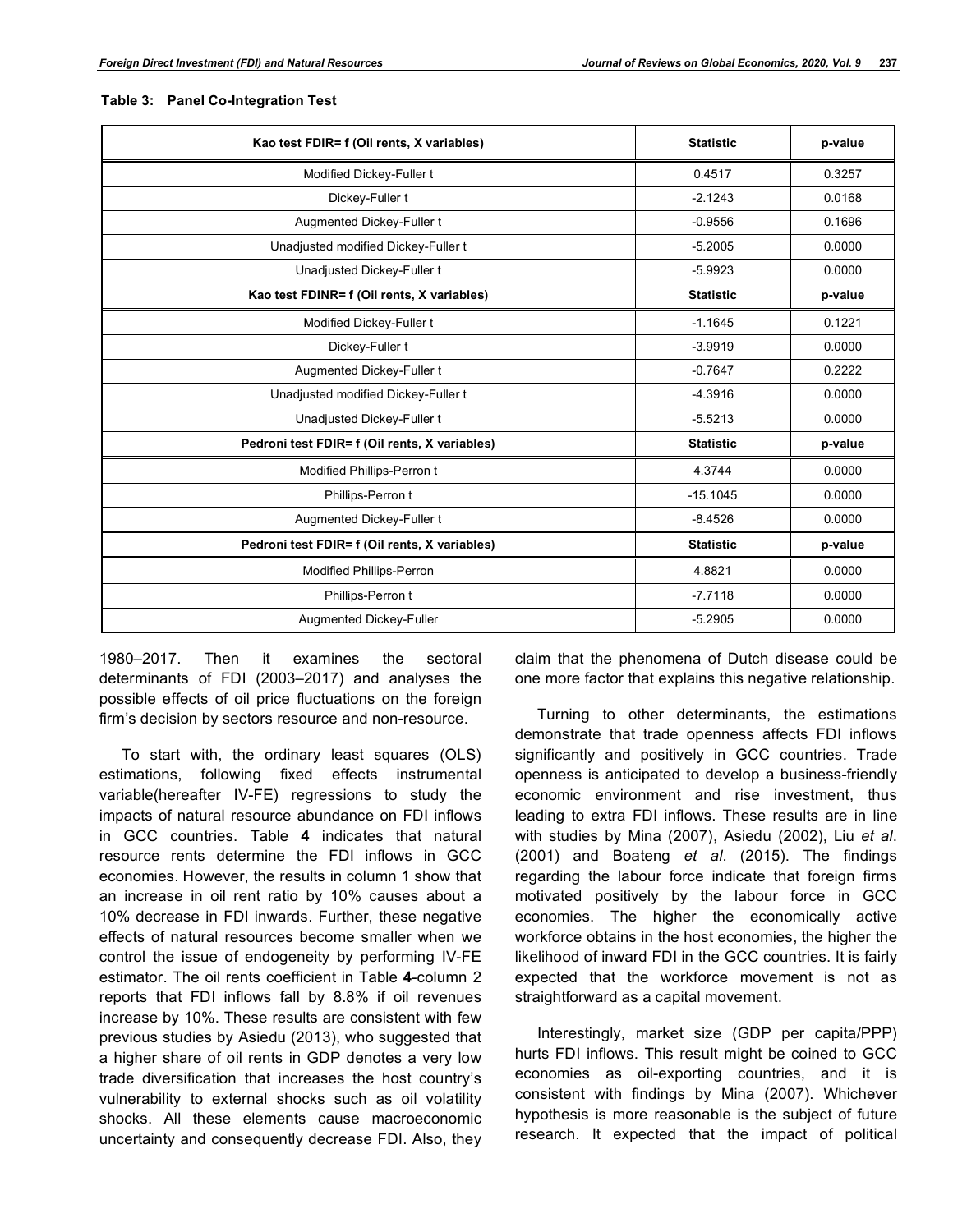|                                                               | (1)                      | (2)                      |
|---------------------------------------------------------------|--------------------------|--------------------------|
| <b>Independent Variables</b>                                  | <b>OLS</b> estimation    | <b>IV-FE estimation</b>  |
| Log (Oil Rents)                                               | $-0.97***$               | $-0.88***$               |
|                                                               | (0.240)                  | (0.238)                  |
| Log (Trade Openness)                                          | $0.63***$                | $0.64***$                |
|                                                               | (0.0695)                 | (0.0701)                 |
| <b>Inflation Rate</b>                                         | $-0.000550$              | $-0.0139$                |
|                                                               | (0.0265)                 | (0.0257)                 |
| Log (labour force)                                            | $0.635***$               | $0.705***$               |
|                                                               | (0.113)                  | (0.109)                  |
| Log (GDP Per Capita)                                          | $-0.332***$              | $-0.309***$              |
|                                                               | (0.0629)                 | (0.0624)                 |
| Political Instability Index                                   | $-1.049***$              | $-1.100***$              |
|                                                               | (0.166)                  | (0.165)                  |
| <b>Corruption Perception Index</b>                            | 4.791*                   | 0.546                    |
|                                                               | (2.465)                  | (1.298)                  |
| constant                                                      | $-0.973***$              | $-0.880***$              |
|                                                               | (0.240)                  | (0.238)                  |
| Observations                                                  | 222                      | 222                      |
| R-squared                                                     | 0.53                     | $\overline{\phantom{a}}$ |
| Sargan Test                                                   | $\overline{\phantom{a}}$ | 4.58                     |
| (p-value)                                                     |                          | (0.112)                  |
| Endogeneity test of endogenous regressors<br>(oil rents /GDP) | $\overline{\phantom{a}}$ | 4.262                    |
|                                                               |                          | (0.000)                  |
| Cragg-Donald statistic                                        |                          | 19.59                    |

**Table 4: Natural Resource and Total FDI Inflow in GCC (1980-2017)**

Note: (1). Standard errors in parentheses \*\*\* p<0.01, \*\* p<0.05, \* p<0.1. (2) aggregate FDI data based on the UNCTACD data set during (1980-2017). (2) The<br>endogeneity test is for testing whether the variable of interest is

instability and corruption will be negative, but this effect could vary across sectors of FDI, as shown later.

Another strand of literature argues that the negative effect of a natural resource on FDI inflows is not direct effects, but rather it is attributed to crowding-out mechanisms. When foreign firms concentrated on oil sectors, production factors moved from productive sectors, such as industry and service, to the booming sector. Naturally, domestic and international capital flows go to the same sector and create a negative effect on the non-resource sector. (Poelhekke and Van der Ploeg, 2010; Poelhekke and van der Ploeg, 2013)

Now, this paper aims to go further into the previous findings and investigate the possible effects of a natural resource on resource and non-resource FDI. The regressions are summarised in Table **5**.

The OLS results in Table **5**-column3 and 4 indicate our predictions; oil rents attracted more resource FDI and decreased FDI inwards to other sectors. The coefficient of 0.03 means that if oil rents increase by 10%, foreign firms increase their oil investments by 0.3%. Whereas the same increase in oil rents leads to about a 5.2% decrease in non-oil FDI. The negative effects of a natural resource on non-resource FDI are bigger than the positive impacts on resource FDI. It is argued that OLS estimations usually do not consider the possibly omitted variables and reverse causality among the main interest variables, so we applied an IV-FE estimator to alleviate the problem of endogeneity.

The IV-FE outcomes are reported in columns 5 and 6. The coefficient of oil rents proposes that oil rents as a proxy of natural resource endowment stimulate FDI inflows in the resource sector. The resource FDI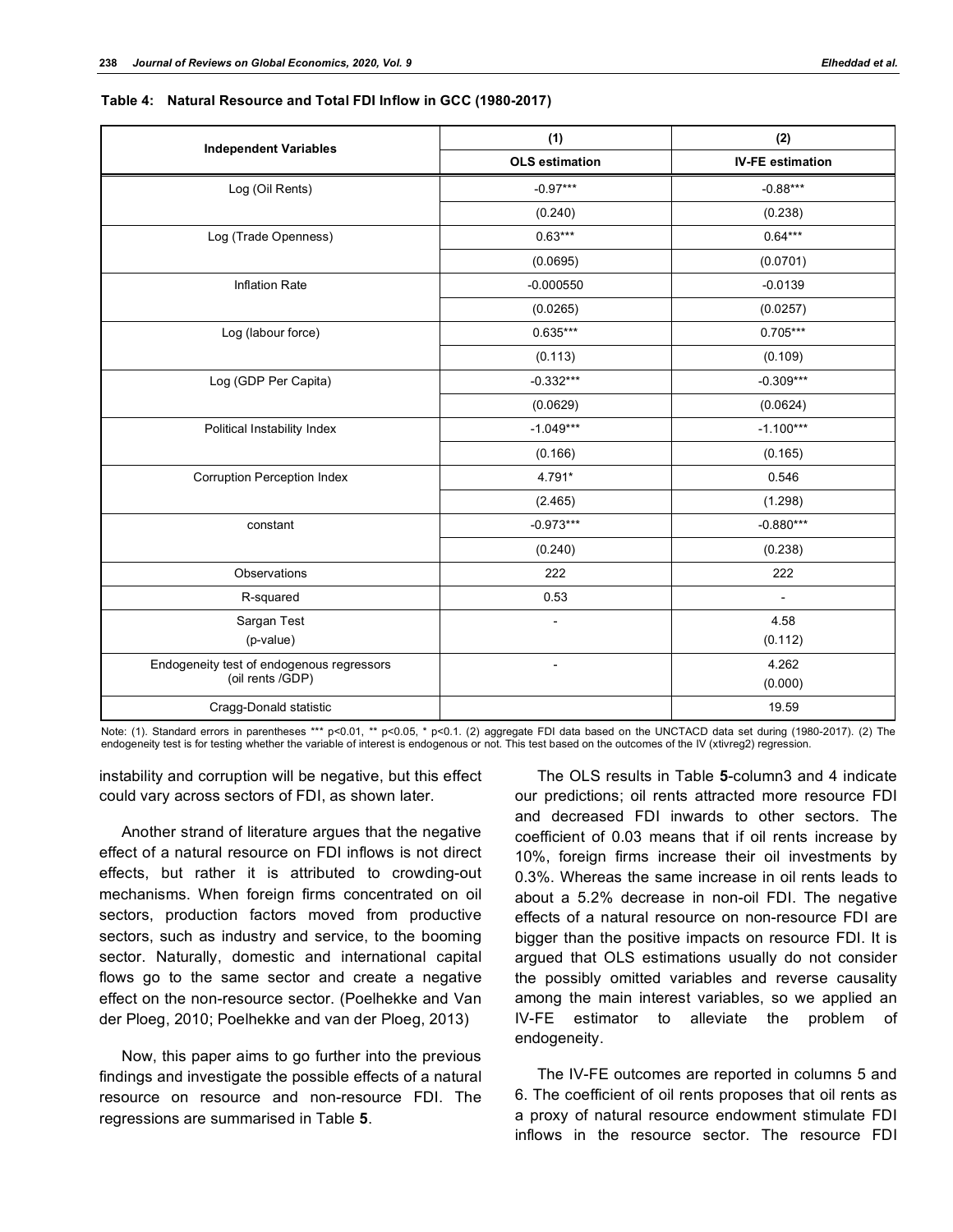|                                                               | <b>OLS Estimation</b>    |                          | <b>IV Estimation</b> |                   |
|---------------------------------------------------------------|--------------------------|--------------------------|----------------------|-------------------|
| <b>Independent Variables</b>                                  | (3)                      | (4)                      | (5)                  | (6)               |
|                                                               | <b>Resource FDI</b>      | <b>Non-resource FDI</b>  | <b>Resource FDI</b>  | Non-resource FDI  |
| Log (Oil Rents)                                               | $0.03*$                  | $-0.52**$                | $0.95***$            | $-0.23**$         |
|                                                               | (0.444)                  | (0.227)                  | (0.360)              | (0.226)           |
| Inflation rate                                                | $-0.03$                  | $0.05**$                 | $-0.019$             | $-0.002$          |
|                                                               | (0.0366)                 | (0.0211)                 | (0.0161)             | (0.0393)          |
| Log (Labour Force)                                            | $-0.32$                  | $0.21**$                 | $0.69**$             | 0.42              |
|                                                               | (0.220)                  | (0.0868)                 | (0.312)              | (0.761)           |
| Log (Trade Openness)                                          | $-0.27$                  | 0.11                     | $0.82***$            | $-0.98**$         |
|                                                               | (0.206)                  | (0.124)                  | (0.179)              | (0.438)           |
| Log (GDP Per Capita)                                          | 0.41                     | $-0.39*$                 | $-0.25$              | 0.547             |
|                                                               | (0.462)                  | (0.216)                  | (0.157)              | (0.383)           |
| Political Instability Index                                   | 0.44                     | $-0.092$                 | 0.09                 | $-0.09$           |
|                                                               | (0.469)                  | (0.180)                  | (0.520)              | (1.270)           |
| Corruption Perception Index                                   | 1.34                     | 0.98                     | $0.49**$             | 0.008             |
|                                                               | (2.428)                  | (1.177)                  | (0.203)              | (0.495)           |
| constant                                                      | 0.030                    | $-0.517**$               | $-8.24$              | 1.40              |
|                                                               | (0.444)                  | (0.227)                  | (6.939)              | (16.95)           |
| Observations                                                  | 84                       | 84                       | 84                   | 84                |
| R-Squared                                                     | 0.18                     | 0.39                     | $\overline{a}$       | $\overline{a}$    |
| Sargan Test<br>(p-value)                                      | $\overline{\phantom{a}}$ | $\overline{\phantom{m}}$ | 59.74(0.101)         | 50.10(0.351)      |
| Endogeneity test of endogenous<br>regressors (oil rents /GDP) |                          |                          | 32.93<br>(0.000)     | 12.402<br>(0.000) |

Cragg-Donald statistic and the statistic of the statistic of the statistic contract of the statistic of the statistic of the statistic of the statistic of the statistic of the statistic of the statistic of the statistic of

| Table 5: Natural Resources and Sectoral FDI in GCC (2003-2017) |  |
|----------------------------------------------------------------|--|
|----------------------------------------------------------------|--|

increases by 9.5% when oil rents go up by 10%. However, FDI to other sectors (non-resource sector) reacts negatively by the presence of natural resources.

These results are in line with crowding-out effects of natural resource resources and confirm the results by Elheddad (2018), Poelhekke and Van der Ploeg (2010) and Poelhekke and van der Ploeg (2013).

It worth noting that the impact of corruption on resource-related FDI is positive. This result is interesting and indicates that foreign firms are attracted to invest in corrupt areas. This is not a surprising result, and it is in line with the study by Kolstad and Wiig (2013). This results might need more investigation in the future.

Because of the FDI concentration on the oil sector, it is worth examining the impacts of oil price fluctuations on sectoral FDI. This exercise gives a wide

understanding of the risks of natural resources dependence and a lower degree of FDI diversification in GCC economies.

The findings in Table **6** display that high oil price volatility generates a substantial reduction of FDI inflows to the sector of oil. A 1% rise in oil price volatility causes a 0.5% decrease in resource-related FDI. This negative effect of oil price volatility still valid even after controlling the issue of endogeneity. Nonresource FDI, however, was impacted positively by oil price fluctuations, but this influence is not significant and is quite small. These results confirm another possible mechanism of crowding-out, and in line with studies by Van der Ploeg and Poelhekke (2009), Blattman *et al*. (2007) and Elheddad (2016) who claim that the volatility of natural resource prices can hurt the economic growth and investments.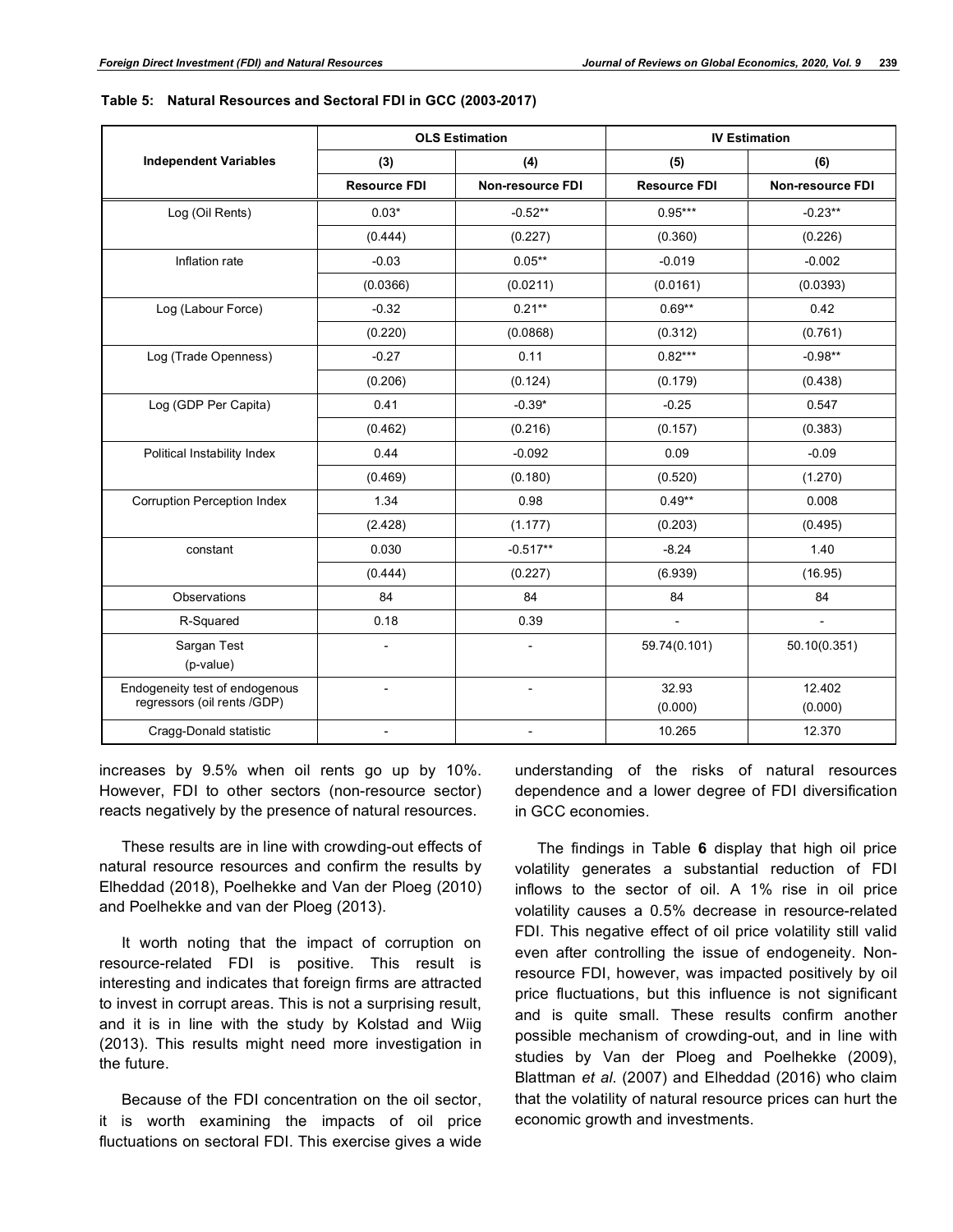|  |  | Table 6: FDI and Oil Prices Volatility |  |
|--|--|----------------------------------------|--|
|--|--|----------------------------------------|--|

|                                                               | <b>OLS Estimations</b> |                         | <b>IV Estimations</b> |                         |
|---------------------------------------------------------------|------------------------|-------------------------|-----------------------|-------------------------|
| <b>Independent Variables</b>                                  | (7)                    | (8)                     | (9)                   | (10)                    |
|                                                               | <b>Resource FDI</b>    | <b>Non-resource FDI</b> | <b>Resource FDI</b>   | <b>Non-resource FDI</b> |
| Log (Labour Force)                                            | $0.890***$             | 0.144                   | 1.056***              | 0.0940                  |
|                                                               | (0.249)                | (0.125)                 | (0.261)               | (0.132)                 |
| Log (GDP per capita)                                          | $-0.239$               | $0.392***$              | $-0.255$              | $0.328**$               |
|                                                               | (0.270)                | (0.136)                 | (0.281)               | (0.142)                 |
| Corruption Perception index                                   | $0.630*$               | $-0.185$                | $0.596*$              | $-0.0483$               |
|                                                               | (0.341)                | (0.171)                 | (0.362)               | (0.183)                 |
| Political Instability Index                                   | $-0.703**$             | $-0.481***$             | $-0.920***$           | $-0.449***$             |
|                                                               | (0.325)                | (0.163)                 | (0.332)               | (0.167)                 |
| Inflation rate                                                | 0.00381                | $0.0338*$               | 0.00351               | 0.0197                  |
|                                                               | (0.0370)               | (0.0186)                | (0.0379)              | (0.0192)                |
| Oil price fluctuation                                         | $-0.542***$            | 0.0249                  | $-0.526***$           | 0.0222                  |
|                                                               | (0.123)                | (0.0620)                | (0.127)               | (0.0639)                |
| Constant                                                      | 2.465                  | $-0.549$                | 1.835                 | 0.0326                  |
|                                                               | (2.836)                | (1.423)                 | (2.921)               | (1.475)                 |
| Observations                                                  | 84                     | 84                      | 84                    | 84                      |
| R-squared                                                     | 0.282                  | 0.242                   | $\overline{a}$        | $\overline{a}$          |
| Sargan Test<br>(p-value)                                      | $\overline{a}$         | $\overline{a}$          | 57.78 (0.130)         | 60.57 (0.08)            |
| Endogeneity test of endogenous<br>regressors (oil rents /GDP) | $\overline{a}$         | $\overline{a}$          | 0.07<br>(0.77)        | 0.221<br>(0.638)        |
| Cragg-Donald statistic                                        |                        |                         | 10.26                 | 12.30                   |

## **5. CONCLUSION**

This study examined the impact of natural resource abundance and oil price volatility on total and sectoral FDI inflows for GCC countries. The ordinary least squares and fixed effect instrumental variable estimations were applied to study the relationship between the variables over two different periods (1980–2017) for the aggregate level of FDI and (2003– 2017) sector-level of FDI. The empirical results show that natural resource abundance measured by oil rent/GDP ratio has influenced the total FDI inflows significantly and negatively. At the sectoral level, nonresources related to FDI inflows are deterred by natural resources, while natural resources attract more FDI in the oil sector, which supports the crowding-out hypothesis. A negative and significant association is found between resource FDI and oil price volatility.

There are two implications of our results. First, our empirical results imply that there are challenges for policymakers in their pursuit of a suitable FDI policy

some of GCC. Our results support the idea of the negative effect of oil price volatility on FDI inflow. Therefore, policymakers in these countries should take a proper strategy to improve the quality of FDI inflow by diversifying FDI policies, such as focusing on the financial service sector. The tourism sector could be one more option for these countries to diversify their sources of income away from hydro-carbonic goods. Second, these economies should adopt strategies to develop institutional quality. For example, governments in these countries should include extractive firms to disclose the number of revenues that came from resource production and registered in the Extractive Industry Transparency Initiative.

Future research is needed regarding two main issues. First, investigating the crowding-out effect by expanding the sample of countries because our sample is limited to a specific region of economies. Second, one might correlate this issue with environmental quality by investigating the pollution haven hypothesis using sectoral FDI.